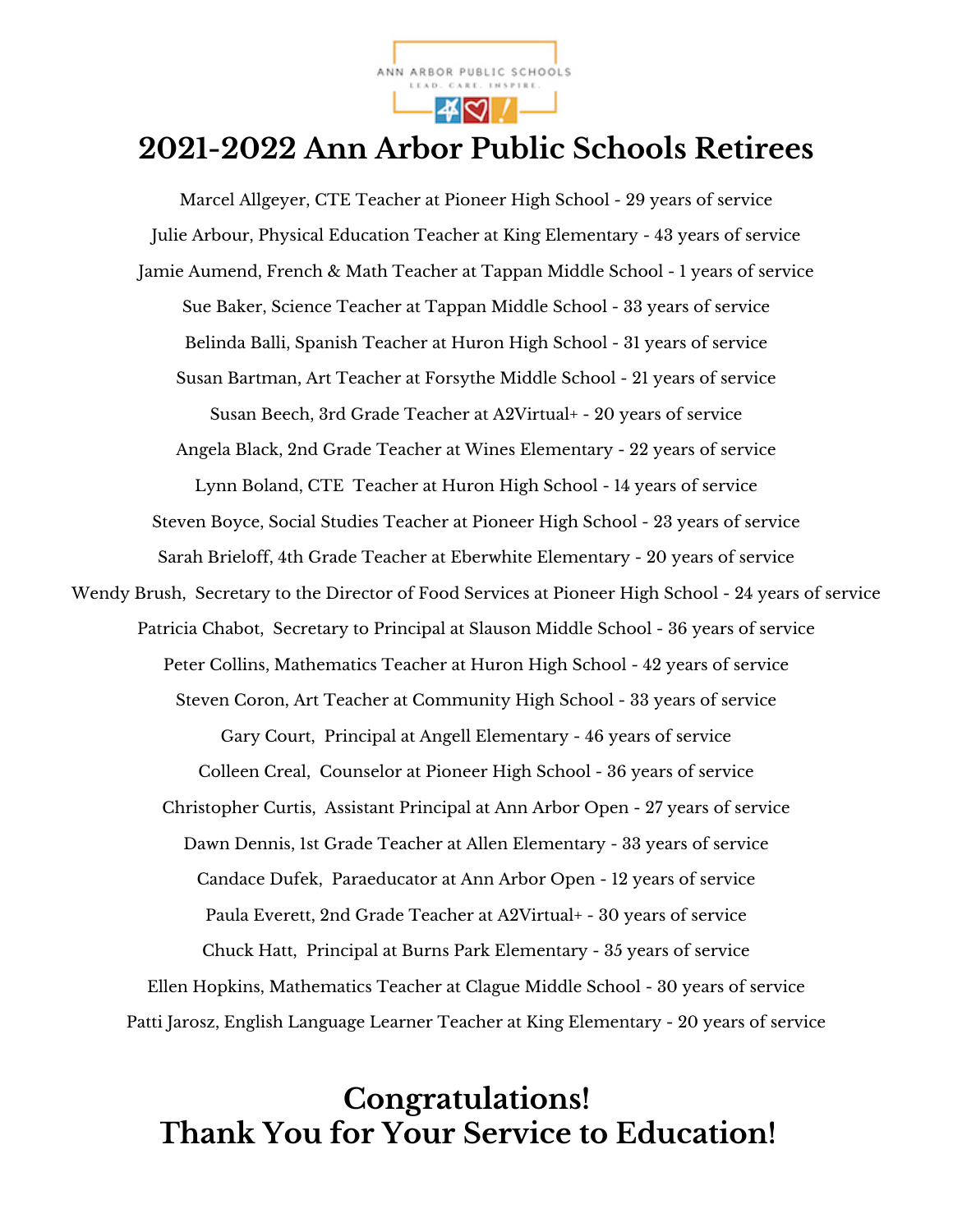

## **2021-2022 Ann Arbor Public Schools Retirees**

Jeanette Kaercher, Mathematics Teacher at Pioneer High School - 26 years of service Linda Keebler, Technology Specialist at Technology Department - 36 years of service Barbara Killewald, 1st Grade Teacher at Pittsfield Elementary - 23 years of service Richard Knapp, Vocal Music Teacher at Wines Elementary - 18 years of service Judy Knorr, 5th Grade Teacher at Haisley Elementary - 30 years of service Cary Kocher, Band Director Teacher at Forsythe Middle School - 34 years of service Christopher Kohl, Health/PE Teacher at Tappan Middle School - 28 years of service Cynthia Leaman, Principal at A2 Virtual+ - 15 years of service Pam Loewe, Teacher Consultant at Community High School - 36 years of service Jenna Maj, 5th Grade Teacher at Angell Elementary - 6 years of service Karen McDonald, Art Teacher at A2 Virtual+ - 12 years of service Jerry Morrissey, Social Studies Teacher at Tappan Middle School - 7 years of service Phyllis Newman, Teacher at Westerman Preschool - 19 years of service Odette Petrini, GED/ESL Teacher at Pathways To Success - 23 years of service Allen Porter, English Teacher at Pioneer High School - 17 years of service Mary Reilly, Paraeducator at Forsythe Middle School - 31 years of service Lynne Richards, Paraeducator at Skyline High School - 20 years of service Teresa Rittinger, Paraeducator at Ann Arbor Open - 22 years of service Tracy Singer, 2nd Grade Teacher at Eberwhite Elementary - 25 years of service Elizabeth Skszek, 7th/8th Grade Lead Teacher/ Teacher Consultant at Ann Arbor Open - 14 years of service Karen Taylor, Finance Operations Specialist at Balas - Payroll Department - 24 years of service Elizabeth Van der Zee, English Teacher at Pioneer High School - 28 years of service Holly Weller, Secretary to the Principal at Skyline High School - 25 years of service Robert Wellman, Athletic Director/Assistant Principal at Skyline High School - 5 years of service

#### **Congratulations! Thank You for Your Service to Education!**